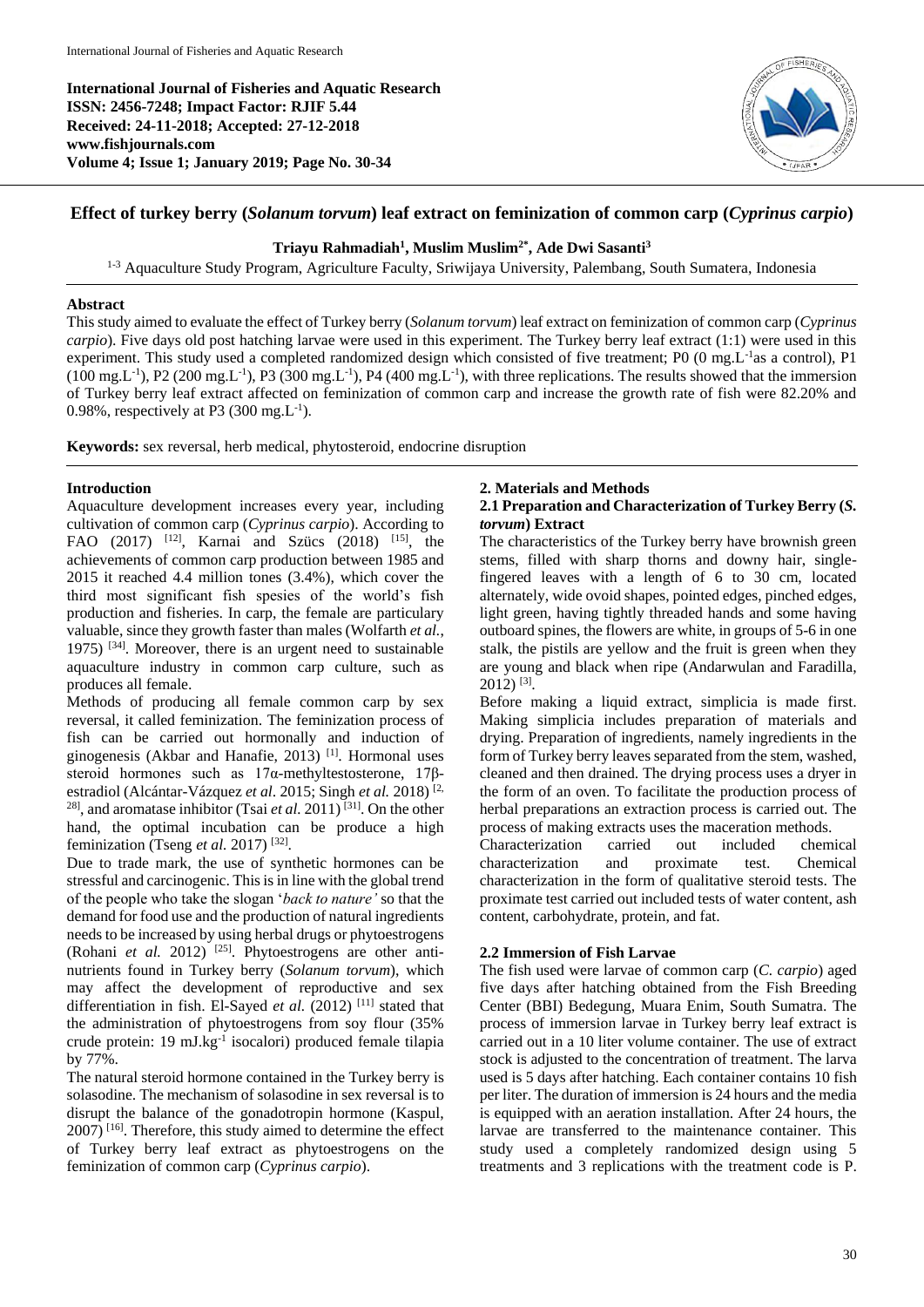Treatment used were: Concentration of Turkey berry leaf extract 0 mg.L<sup>-1</sup> (P0), 100 mg.L<sup>-1</sup> (P1), 200 mg.L<sup>-1</sup> (P2), 300 mg.L<sup>-1</sup> (P3), 400 mg.L<sup>-1</sup> (P4).

#### **2.3 Rearing of Fish**

Larvae reared in an aquaria (40 cm x 40 cm x 40 cm) which has been equipped with aeration installation in the middle of the media. The aquarium is filled with water with a volume of 40 liters of water. During 30 days of rearing, larvae are given natural food (naupli *Artemia* sp. and *Daphnia* sp.) and artificial feed (pellets, 40% protein). Naupli *Artemia* sp. obtained from hatching for 24 hours and it is given during immersion and for 7 days after immersion or when the larvae are 6 to 12 days old. For *Daphnia* sp. given for the next 16 days or when the larvae are 13 to 28 days old. Before the feed transition, a transition strategy was carried out on the  $10<sup>th</sup>$  day by giving mixed feed between naupli *Artemia,* sp. and *Daphnia* sp. Initially the portion of naupli *Artemia,* sp. greater than the portion of *Daphnia* sp. until all replaced. Furthermore, the feed transition was carried out on the  $26<sup>th</sup>$ day until the portion of *Daphnia* sp. replaced with a pellet feed portion given on the  $29<sup>th</sup>$  to  $35<sup>th</sup>$  day. Natural feed is given in *ad libitum*, while artificial feed is given *at satiation*  with the frequency of administration in the morning, afternoon and evening. Water quality measurements are carried out every week during rearing. Body weight measurements are carried out at the beginning and end of rearing.

## **2.4 Examination of Gonad Fish**

Examination of gonads is carried out after 30 days of rearing or when the larvae are 36 days after hatching. The method used in gonad analysis is *Acetocarmine Squash Methods*. Asetocarmine is a coloring solution used to color the gonadal tissue on genital examination. Because the gonad tissue is too small, the staining is done by giving 1 drop of acetaminine solution to the inside of the body that has been finely chopped and placed in the glass object. After being left for 1 minute, the glass cover is placed slowly and observed under a microscope. The male gonads are point-shaped and the female gonads are round.

#### **2.5 Statistical Analysis**

Quantitative analysis was carried out on data on the percentage of female carp, survival rate, and final weights. The data is tabulated using *Microsoft Office Excel* 2007, analyzed by analysis of variance (ANOVA) through the Minitab 18.0 program with a confidence interval of 95%. If the analysis of variance shows that the results are significantly different, then a further test is conducted with Tukey. The results of the data in qualitative form consisted of the characterization of the Turkey Berry, as well as the quality of water presented in table form.

## **3. Results and Discussion**

# **3.1 Characterization of the Turkey Berry**

Turkey berry originating from the family *Solanaceae*  presents a group of steroid alkaloids as solasodine  $(C_{27}H_{43}O_2N_7)$  which is an important source for steroid hormone synthesis (Moreira *et al*., 2010; Patel *et al*., 2013)  $[17, 21]$ . Based on the results of the qualitative test of Turkey berry simplicia in Table 1, the steroid content in the fruit stalks was more than that of fruit and leaves. However, in Sirait (2009)  $[29]$ , it was explained that the solasodine content

in leaves (0.84 mg) was more than fruit (0.10 mg). Based on the the quantitative test of Turkey berry simplicia were water (9.11%), ash (10.18%), fat (2.77%), protein (20.76%), and carbohydrates (57.17%). According to Kaspul (2007) [16], steroid alkaloids are competitive against receptors *follicle stimulating hormone* (FSH). The functions of FSH as a mediator for binding to androgens in spermatogenesis. In biosynthesis, androgens require cholesterol as a precursor. Cholesterol is often called fat. The low percentage of fat synergizes with the work activities of solasodine so that it influences androgen biosynthesis in carrying out its functions to form masculinizing hormones to be hampered and to cause feminizing effects. So that why, in this study using stalk and leave of Turkey berry as a natural steroid.

**Table 1:** Qualitative test of simplicia of Turkey berry (*S. torvum*)

| No            | <b>Sample</b> | <b>Qualitative test for steroids</b> |  |  |  |
|---------------|---------------|--------------------------------------|--|--|--|
|               | Fruit         |                                      |  |  |  |
|               | <b>Stalks</b> |                                      |  |  |  |
|               | Leaves        |                                      |  |  |  |
| $\sim$ $\sim$ | -- -          |                                      |  |  |  |

Description: +: little; ++: moderate; +++: many

#### **3.2 Female of Common Carp**

Based on the results of statistical analysis in Figure 1, the dose of Turkey berry leaf and stalk extract stems significantly affected the percentage of female common carp ( $p \le 0.05$ ). The highest percentage of female common carp  $(82.22 \pm 1)$ 1.92%) at high doses of Turkey berry leaf and stalk extract  $(300 \text{ mg.L}^{-1})$ , but if the dose is added  $(400 \text{ mg.L}^{-1})$  there is a decrease in the percentage of female common carp 78.31  $\pm$ 7.15%. This shows that there are symptoms of a paradoxical effect, as suggested by Piferrer  $(2001)^{[23]}$  that high doses for certain species will have the opposite effect and can result in high mortality.



**Fig 1:** Percentage of female common carp

In the follow-up experiment, the use of Turkey berry leaves extract have been able to influence the hormonal system in the larva's body. Solasodine as a phytoestrogen in sex reversal is to disrupt the balance of the gonadotropin hormone (Kaspul, 2007) [16] . Ng *et al.* (2006), Green and Kelly (2009)  $[13]$ , and Simmler *et al.*  $(2013)$   $[27]$  added that the phytoestrogens can act as xenoestrogens at estrogen receptors or block estrogen's effects. It contains isoflavones that may mimic the effect of estrogen. Elakkanai et al. (2015) <sup>[10]</sup> explain that neurosteroids play a vital role in governing the physiology of reproduction next to neuropeptides and neurotransmitters. The chemical messenger release into the blood by specific tissues, such as pituitary gland. The hormones travel through the bloodstream to other tissues. The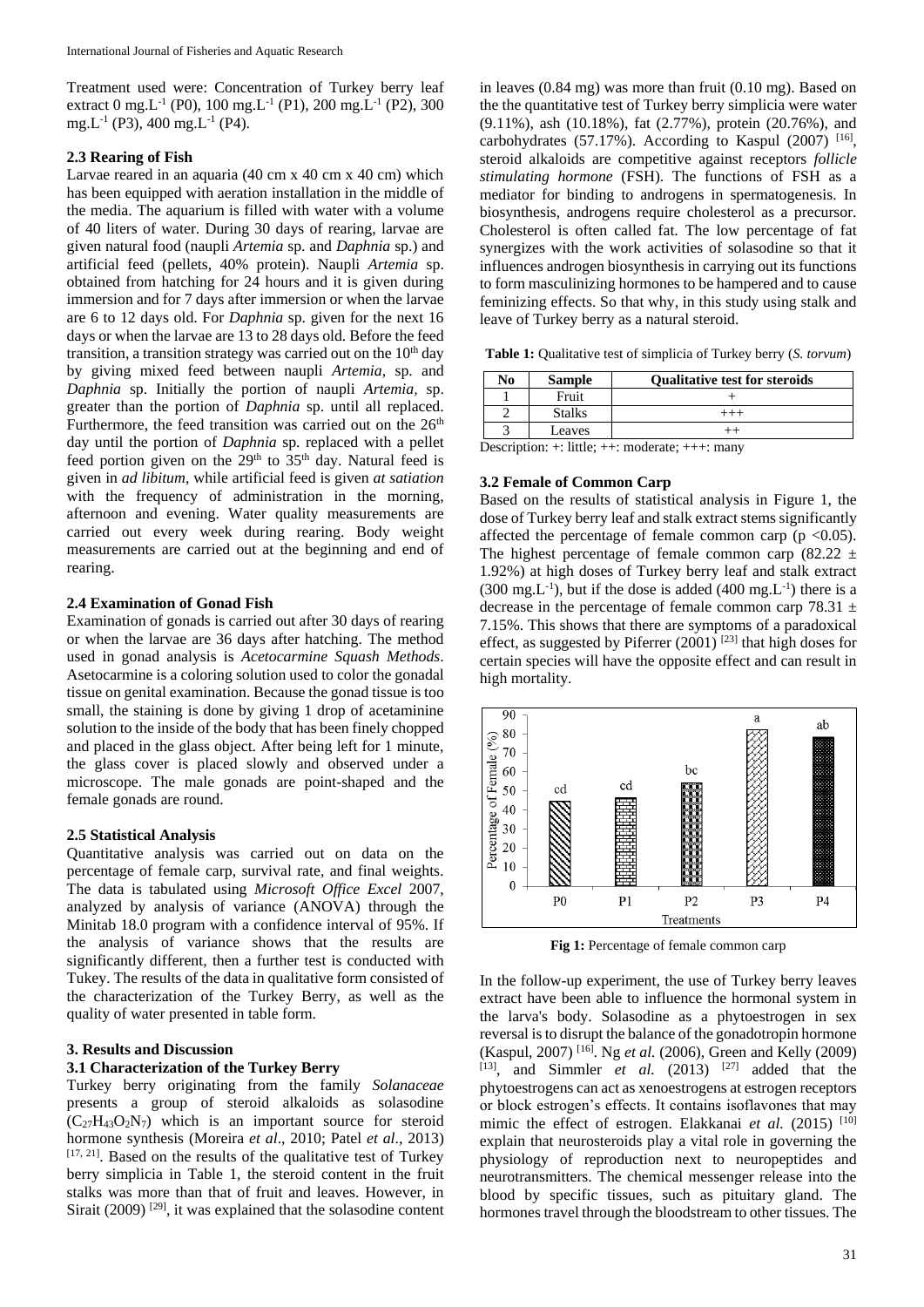primary tissues involved in this hormonal cascade are the hypothalamus, pituitary gland, and gonad.

Most authors have reported feminization, for other fish species with various treatment, such as the optimum feminization protocol (90%) is feeding diethylstilbestrol at 1000 mg.kg<sup>-1</sup> to fry held at 1000 m<sup>2</sup> for a treatment duration of 10 days in tanks. Cruz and Mair (2000) [7], estradiol-17β dose of 120 mg.kg-1 in nile tilapia (*Oreochromis niloticus*) produces 88.5% females (Alcántar-Vázquez et al. 2011)<sup>[2]</sup>, the immersion of rainbow trout (*Oncorhynchus mykiss*) in ethynylestradiol-17α 400 μg.L<sup>-1</sup> for 2 hours produces 94.5% females (Razmi *et al.* 2011)<sup>[24]</sup>, phytoestrogen of soy bean meal with crude protein 45% produces 77% of females (El-Sayed et al. 2012)<sup>[11]</sup>, phytoestrogen of 0.5 g.L<sup>-1</sup> licorice root extract in guppy (*Poecilia reticulata*) produces 88% females (Turan 2017) [33] .

How to administer hormones is one of the determining factors for the success of sex differentiation (Arezo *et al.* 2014)<sup>[4]</sup>. Giving hormones can be done by immersion, oral and injection (Dunham, 2004)  $[9]$ . In this study, the application of Turkey berry leaf and stalks extract was done by immersion. The method of immersion has been able to direct the formation of females, although there are still some individuals who are intersex or hermaphrodite. It is assumed that the larval response in receiving input of Turkey berry leaf and stalks extract from environmental media has not all been well accommodated. Interrelated factors are also fish species, genetics, hormone type, hormone dose, duration of treatment and time of treatment (Baroiller *et al.*, 1999; Phelps and Popma, 2000; Piferrer, 2001; Devlin and Nagahama, 2002; Dunham, 2004)<sup>[5, 1, 22, 23, 8, 9]</sup>.

#### **3.3 Survival Rate**

Based on the results of statistical analysis in Figure 2, the dose of Turkey berry leaf and stalks extract did not significantly affect the percentage of female common carp larvae (p $> 0.05$ ).



**Fig 2:** Survival rate of common carp larvae

The high mortality in the first week of maintenance is due to the age of larvae which are susceptible to changes in immersion media. In addition to media changes, the larvae handling factors when transferring larvae from immersion media to rearing media are also the cause of low survival of carp. This is explained by Mukti *et al.* (2009) [18] that handling the wrong and too rough can result in stressed and weak larvae, so that the fish die easily. Acclimatization or adaptation of larvae and transfer of larvae to maintenance media also greatly affect larval mortality.

#### **3.4 Final Growth**

Based on the results of statistical analysis in Figure 3, the dose of Turkey berry leaf and stalks extract significantly affected the final growth of female common carp larvae (p <0.05), but did not significantly influence the final growth of male common carp larvae and intersex larvae  $(p > 0.05)$ .



**Fig 3:** Growth rate of common carp

The given hormone dose should not be excessive because it can lead to low growth rates (Dunham, 2004)<sup>[9]</sup>. Piferrer  $(2001)$  <sup>[23]</sup> also explained that the addition of excessive hormone doses can cause paradoxical and pressure effects on gonadal vessels which cause low growth rates. For groups *Salmonidae*, *Cyprinidae* and *Cichlidae* where at the optimum sub-dose growth increases sharply and reaches a peak at the optimum dose. However, this growth drops dramatically when it exceeds the optimum dose or super optimum. The results of the study also showed a tendency to increase the specific growth rate of female fish as the concentration of Turkey berry leaf and stalks extract was increased, then decreased again.

Besides being influenced by the dose of treatment, fish growth is also influenced by internal and external factors. Internal factors are gender and genetic growth. In carp, the female are particulary valuable, since they growth faster than males (Wolfarth *et al.,* 1975)<sup>[34]</sup>. While external factors include water quality (Hoar *et al.,* 1983; Phelps and Popma, 2000; Devlin and Nagahama, 2002)  $[14, 22, 18]$  and nutrients, especially proteins (Muslim *et al.*, 2011)<sup>[19]</sup>.

#### **3.5 Water Quality**

The results of water quality during rearing of carp larvae are presented in Table 2. The water quality of rearing is still within the proper range.

**Table 2:** Water quality during rearing of common carp larvae

| <b>Parameters</b>               | Week of   |           |             |             |
|---------------------------------|-----------|-----------|-------------|-------------|
|                                 |           |           |             |             |
|                                 | $25 - 30$ | $25 - 30$ | $25 - 29$   | 26-30       |
| Temperature $(^{\circ}C)$       | $6.5-$    | $6.7-$    | $6.7-$      | $6.8-$      |
| pΗ                              | 7.0       | 7.0       | 71          | 7.1         |
| Dissolved oxygen(mg. $L^{-1}$ ) | 4.4-      | $4.9-$    | $5.0 - 6.7$ | $5.2 - 7.3$ |
|                                 | 6.5       |           |             |             |

External factors that influence the determination sex are temperature. Temperature affects metabolic activity in the body, in this case affecting the structure of proteins and other macro molecules in the body of the fish (Hoar *et al.,* 1983; Phelps and Popma, 2000; Devlin and Nagahama, 2002)<sup>[14, 22,</sup> <sup>8]</sup>. Water temperature of 25 to 32  $\mathrm{^{\circ}C}$  is considered suitable for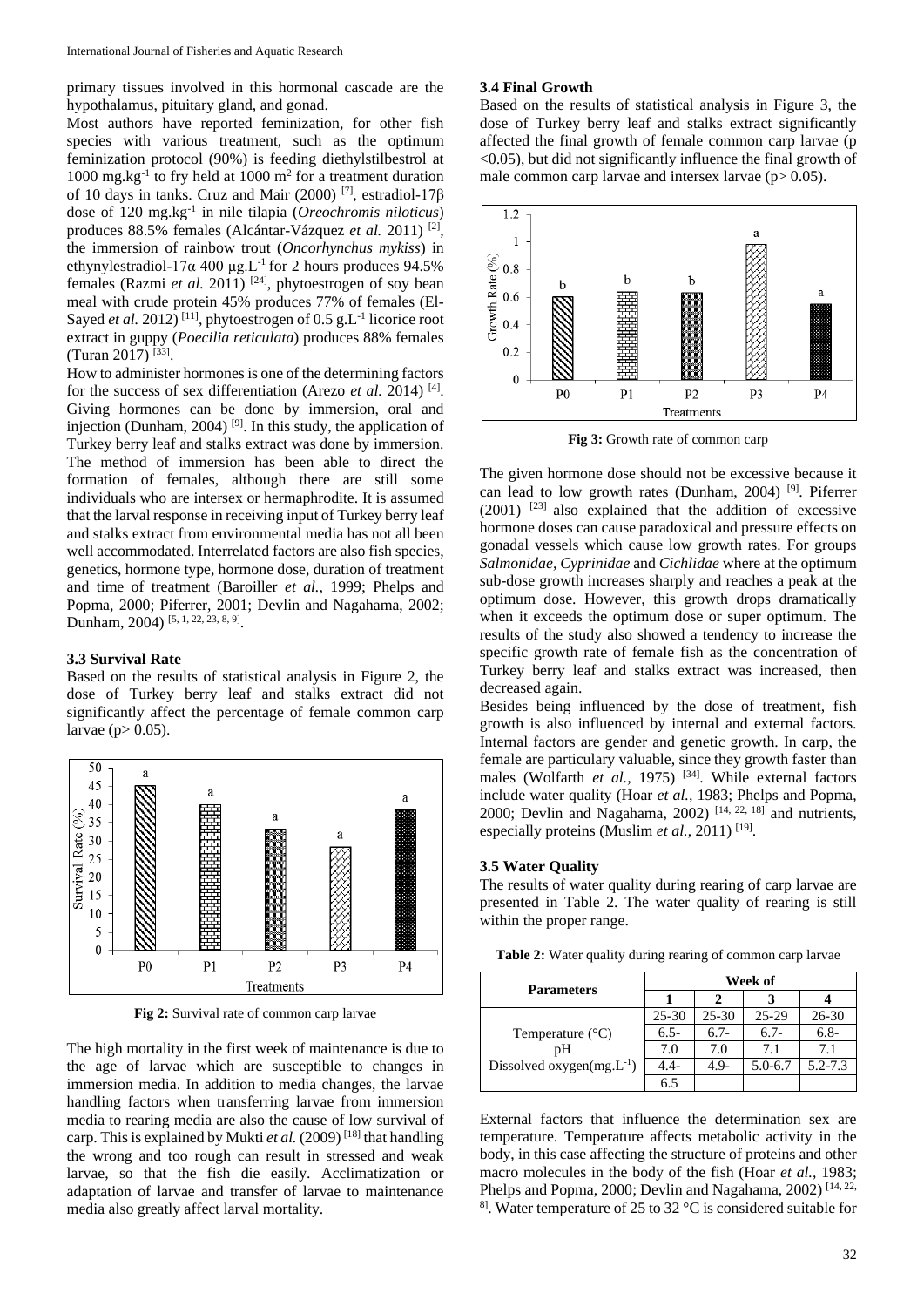fish culture (Boyd, 1998) <sup>[6]</sup>. The pH values ranging from  $6.5$ to 7.1 are still included in the range 6.5-9.0 (Swingle, 1967) [30] which is good for fish growth and reproduction. The pH value affects carbon dioxide and alkalinity. The higher the value of alkalinity and the lower the free carbon dioxide. The toxicity of chemical compounds such as ammonia which is not ionized at high pH is toxic (killing) and more easily absorbed into the body of aquatic organism. Aquatic organisms need oxygen to survive. Dissolved oxygen levels in water that can cause aquatic organisms to become stressed, hypoxia in the tissues, anorexia, unconsciousness, disease and parasites. Even in extreme conditions causes sudden and mass death. Boyd (1998) [6] recommended suitable ammonia. Boyd (1998) <sup>[6]</sup> recommended suitable ammonia-nitrigen as below 0.1 mg.L<sup>-1</sup>, alkalinity more than 100 mg.L<sup>-1</sup> and free carbon dioxide ranged 1.0 to 10.0 mg.L<sup>-1</sup>. Rothuis *et al.* (1998) [26] added that the mean values of water temperature, pH, dissolved oxygen and ammonia-nitrogen concentration fluctuated from 28.40 to 34.30 °C, 6.46 to 6.79, 2.25 to 6.71 mg. $L^{-1}$ , and 0.1 to 0.2 mg. $L^{-1}$  respectively.

## **4. Conclusion**

Immersion of common carp larvae in Turkey berry leaf and stalks extract at a dose of  $300 \text{ mg}$ . L<sup>-1</sup> can increase the percentage of female common carp larvae (82.22±1.92%) and final weight of female common carp larvae (0.98±0.18 gr), but decrease survival rate (28.33±2.89%).

## **5. Acknowledgments**

Thank you to all of lecturer in Aquculture Study Program, Agriculture Faculty, Sriwijaya University; Fish Seed Center (BBI) Bedegung, Muara Enim, South Sumatra; and Laboratory of Agricultural Product Chemistry, Agriculture Faculty, Sriwijaya University.

## **6. References**

- 1. Akbar A, Hanafie. Effect of different doses of akriflavin and long immersion on the ratio of male sex formation to baung (*Hemibagrus nemurus*). Depik. 2013; 2:1-5.
- 2. Alcántar-Vázquez JP, Paola R, Daniel C, Carolin A, Raúl MT. Feminization of the Nile tilapia *Oreochromis niloticus* by estradiol-17β: Effects on growth, gonadal development and body composition. Hidrobiologica, 2015; 25:275-283.
- 3. Andarwulan N, Faradilla RHF. Phenolic Compounds in Some Indigenous Vegetables in Indonesia [*Tropical Plant Curriculum (TPC) Project*]. Bogor (ID): SEAFAST Center, Research and Community Service Institution, Bogor Agricultural University. 2012.
- 4. Arezo MJ, Nicolas P, Veronica G, Gracila G, Nibia B. Sex determination in annual fihes: Searching for the master sex-determining gene in *Austrolebias charrua*  (Cyprinodontiformes, Rivulidae). Genetics and Molecular Biology. 2014; 37:364-374.
- 5. Baroiller JF, Guigen Y, Fostier A. Endocrine and environmental aspects of sex differentiation in fish. Cellular and Molecular Life Sciences. 1999; 55:910-931.
- 6. Boyd CE. Water Quality for Fish Pond. Aquaculture Research and Development Series No 43. Alabama (US): Aburn University, 1998, 37.
- 7. Cruz EMV, Mair GC. Optimization of feminization of *Oreochromis niloticus* L. by oral administration of diethylstilbestrol (DES): The effects of stocking density, treatment duration and environment. Asian Fisheries

Science. 2000; 13:39-48.

- 8. Devlin RH, Nagahama Y. Sex determination and sex differentiation in fish: an overview of genetic, physiological and environmental influences. Aquaculture. 2002; 208:191-364.
- 9. Dunham, RA. Aquaculture and Fisheries Biotechnology: Genetic Approaches. Cambridge (MA): CABI Publishing, 2004, 65-83 pp.
- 10. Elakkanai P, Francis T, Ahilan B, Jawahar P, Padmvathy P, Jayakumar P, Subburaj A. Role og GnRH, HCG, and kisspeptin on eproduction of fishes. Indian Journal of Science and Technology, 2015; 8:2-10.
- 11. El-Sayed AM, El-Sayeda HA, Heba MA. Effects of phytoestrogens on sex reversal of nile tilapia (*Orecohromis niloticus*) larvae fed diets treated with 17α-methyltestosterone. Aquaculture. 2012; 360:58-63.
- 12. [FAO] Food and Agriculture Organization. Fish and Aquaculture Department Statistics. Italy (IT): Food and Agriculture Organization of the United Nations Statistics Division Database, 2017.
- 13. Green CC, Kelly AM. Effects of the estrogen mimic genistein as a dietary component on sex differentiation and ethoxyresorufin-o-deethylase (EROD) activity in channel catfish Ictalurus punctatus. Fish Physiology and Biochemistry, 2009; 35:377-384.
- 14. Hoar WS, Randall DJ, Donaldson EM. *Fish* Physiology: Volume IX Part B Behavior and Fertility Control. London (US): Academic Press, 1983, 171-291.
- 15. Karnai L, Szücs I. Outlooks and perspectives of the common carp production. Roczniki Naukowe Stowarzyszenia Ekonomistów Rolnictwa I Agrobiznesu. 2018; 20:64-72.
- 16. Kaspul. Testosterone levels of white mice (*Rathus norvegius* L) after consuming ulcers (*Solanum torva*  Sw). Bioscientiae, 2007; 4:18.
- 17. Moreira CB, Lima SS, Esquibel MM, Sato A. Solasodine accumulation in regenerated planted of *Solanum torvum* Sw. Revista Brasileira de Plantas Medicinais. 2010; 12: 1-10.
- 18. Mukti AT, Mubarak AS, Ermawan A. Effect of addition of honey in male main feed freshwater lobster *Red Claw*  (*Cherax quadricarinatus*) to the larval sex ratio. Fisheries and Marine Scientific Journal. 2009; 1:37-42.
- 19. Muslim, Muhammad ZJ, Utomo NBP. Masculinization of tilapia (*Oreochromis niloticus*) with cow testicle flour. Indonesian Aquaculture Journal. 2011; 10:51-58.
- 20. Ng Y, Hanson S, Malison JA, Wentworth B, Barry TP. Genistein and other isoflavones found in soybeans inhibit estrogen metabolism in salmonid fish. Aquaculture. 2006; 254:658-665.
- 21. Patel K, Singgih RB, Patel DK. Medicinal significance, pharmacological activities and analytical aspects of solasodine: a consise report of current scientific literature. Journal of Dissease, 2013; 1:92-98.
- 22. Phelps RP, Popma TI. Sex Reversal of Tilapia. United States (USA): The World Aquaculture Society, 2000, 34-59.
- 23. Piferrer F. Endocrine sex control strategies for the feminization of teleost fish. Journal Aquaculture*.* 2001; 197:229-281.
- 24. Razmi K, Naji T, Alizadeg M, Hoseinzadeh SH. Hormonal sex eversal of rainbow trout (*Oncorhynchus mykiss*) by ethynylestradiol-17α (EE2). Fisheries Sciences. 2011; 10:304-315.